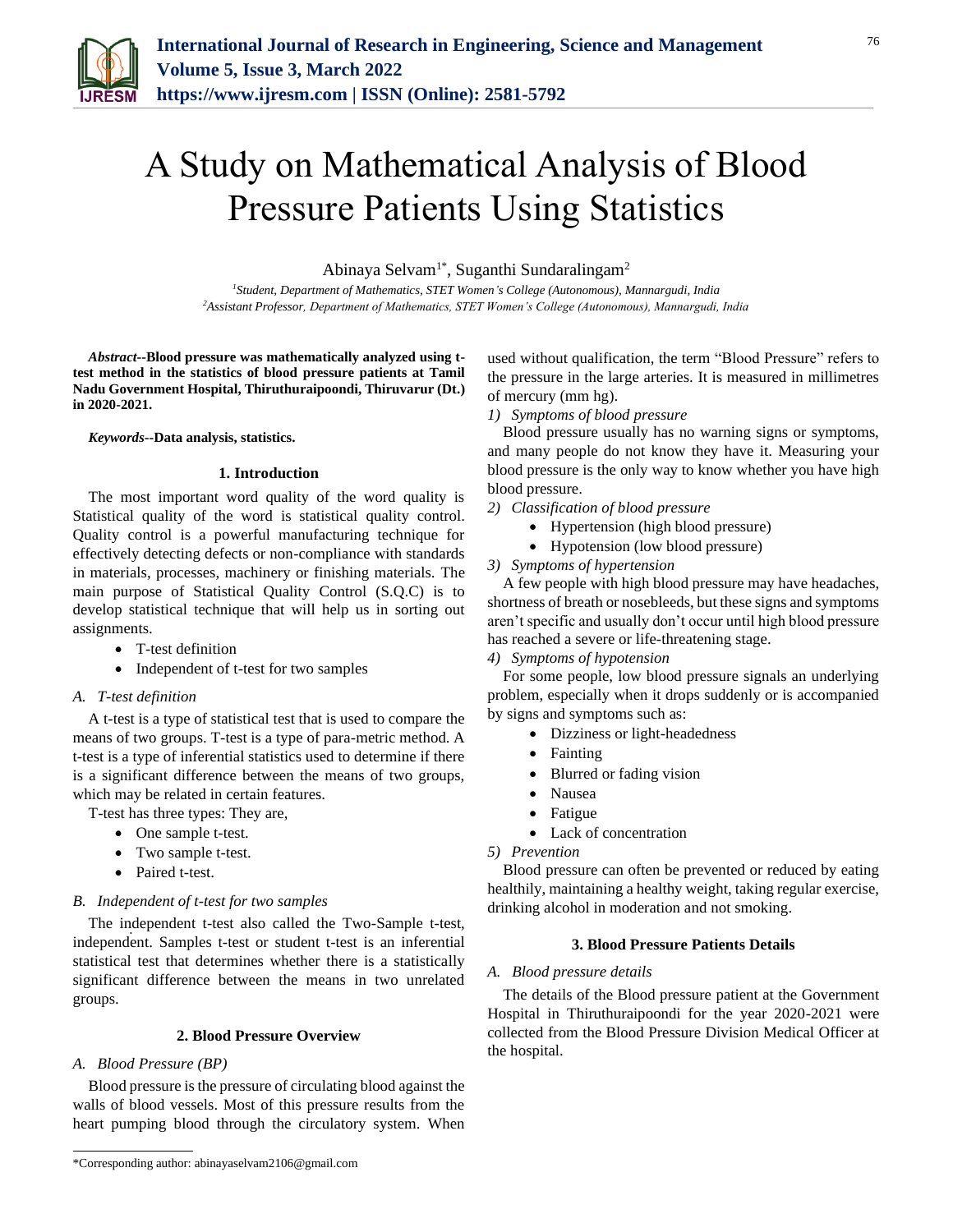|                                                                           |                                  | Table 1                              |            |             |                          | $\bar{X}_1 = 14.41$                                            |  |
|---------------------------------------------------------------------------|----------------------------------|--------------------------------------|------------|-------------|--------------------------|----------------------------------------------------------------|--|
|                                                                           | Blood pressure patient's details |                                      |            |             |                          |                                                                |  |
|                                                                           | <b>Months</b>                    | Male                                 | Female     |             |                          |                                                                |  |
|                                                                           | January                          | 11                                   | 5          |             |                          | $\sigma_1^2 = \frac{\sum (X_1 - \bar{X}_1)^2}{n-1}$            |  |
|                                                                           | February                         | 13                                   | 6          |             |                          |                                                                |  |
|                                                                           | March                            | 7                                    | 6          |             |                          |                                                                |  |
|                                                                           | April                            | 12                                   | 11         |             |                          | $=\frac{1058}{12-1}$                                           |  |
|                                                                           | May                              | 38                                   | 13         |             |                          |                                                                |  |
|                                                                           | June                             | 19                                   | 23         |             |                          |                                                                |  |
|                                                                           | July                             | 7                                    | 6          |             |                          | $=\frac{1058}{11}$                                             |  |
|                                                                           | August                           | 22                                   | 18         |             |                          |                                                                |  |
|                                                                           | September                        | 7                                    | 5          |             |                          |                                                                |  |
|                                                                           | October                          | 8                                    | $\tau$     |             |                          | $\sigma_1^2 = 96.18$                                           |  |
|                                                                           | November                         | 11                                   | 7          |             |                          |                                                                |  |
|                                                                           | December                         | 18                                   | 32         |             |                          |                                                                |  |
| B. Application of t-test in blood pressure                                |                                  |                                      |            |             |                          | $\sigma_1 = \sqrt{96.18}$                                      |  |
| 1) Male patient details<br>The table 2 shows the male patient details     |                                  |                                      |            |             |                          | $= 9.8071$                                                     |  |
| 2) Female patient details<br>The table 3 shows the female patient details |                                  |                                      |            |             |                          |                                                                |  |
| 3) T-test calculation for male patients                                   |                                  |                                      |            |             |                          | $t_1 = \frac{\bar{X}_1}{\sigma_1 \times \frac{\sqrt{n_1}}{n}}$ |  |
|                                                                           |                                  | $\bar{X}_i = \sum_{i} \frac{X_i}{n}$ |            |             |                          | $t_1 = \frac{14.41}{9.8071 \times 100}$                        |  |
|                                                                           |                                  | $\bar{X}_1 = \sum_{1} \frac{X_1}{n}$ |            |             |                          |                                                                |  |
|                                                                           |                                  |                                      |            |             |                          | 14.41                                                          |  |
|                                                                           |                                  | $=173/12$                            |            |             |                          | $=$<br>9.8071×0.2887                                           |  |
|                                                                           |                                  |                                      |            |             |                          | $\frac{14.41}{2.8313}$                                         |  |
|                                                                           |                                  |                                      |            |             |                          |                                                                |  |
|                                                                           |                                  |                                      |            |             | Table 2                  |                                                                |  |
|                                                                           |                                  |                                      |            |             | T-test for male patients |                                                                |  |
|                                                                           |                                  | Month                                | Male $X_1$ | $\bar{X}_1$ | $(X_1 - \overline{X}_1)$ | $\sum (X_1 - \bar{X}_1)^2$                                     |  |
|                                                                           |                                  | January                              | 11         | 14.41       | $-3.41$                  | 12                                                             |  |
|                                                                           |                                  | February                             | 13         | 14.41       | $-1.41$                  | $\overline{c}$                                                 |  |
|                                                                           |                                  | March                                | 07         | 14.41       | $-7.41$                  | 55                                                             |  |
|                                                                           |                                  | April                                | 12         | 14.41       | $-2.41$                  | 6                                                              |  |
|                                                                           |                                  | May                                  | 38         | 14.41       | 23.59                    | 556                                                            |  |
|                                                                           |                                  | June                                 | 19         | 14.41       | 4.59                     | 21                                                             |  |
|                                                                           |                                  | <b>Inly</b>                          | $\Omega$   | 14 41       | $-7.41$                  | 55                                                             |  |

| June      | 19          | 14.41 | 4.59                        | 21                           |
|-----------|-------------|-------|-----------------------------|------------------------------|
| July      | 07          | 14.41 | $-7.41$                     | 55                           |
| August    | 22          | 14.41 | 7.59                        | 58                           |
| September | 07          | 14.41 | $-7.41$                     | 55                           |
| October   | 08          | 14.41 | $-6.41$                     | 41                           |
| November  | 11          | 14.41 | $-3.41$                     | 12                           |
| December  | 18          | 14.41 | 13.59                       | 185                          |
|           | $X_1 = 173$ |       | $(X_1 - \bar{X}_1) = 10.08$ | $(X_1 - \bar{X}_1)^2 = 1058$ |
|           |             |       | Table 3                     |                              |

|           |              |                  | 1 able 3<br>T-test for female patients |                              |
|-----------|--------------|------------------|----------------------------------------|------------------------------|
| Month     | Female $X_2$ | $\overline{X}_2$ | $(X_2-\overline{X}_2)$                 | $(X_2-\overline{X}_2)^2$     |
| January   | 5            | 13               | -8                                     | 64                           |
| February  | 6            | 13               | -7                                     | 49                           |
| March     | 6            | 13               | $-7$                                   | 49                           |
| April     | 11           | 13               | $-2$                                   | 4                            |
| May       | 13           | 13               | 17                                     | 289                          |
| June      | 23           | 13               | 10                                     | 100                          |
| July      | 6            | 13               | -7                                     | 49                           |
| August    | 18           | 13               | 5                                      | 25                           |
| September | 5            | 13               | -8                                     | 64                           |
| October   | 7            | 13               | -6                                     | 36                           |
| November  |              | 13               | -6                                     | 36                           |
| December  | 32           | 13               | 19                                     | 361                          |
|           | $X_2 = 156$  |                  | $(X_2 - \bar{X}_2) = 17$               | $(X_2 - \bar{X}_2)^2 = 1126$ |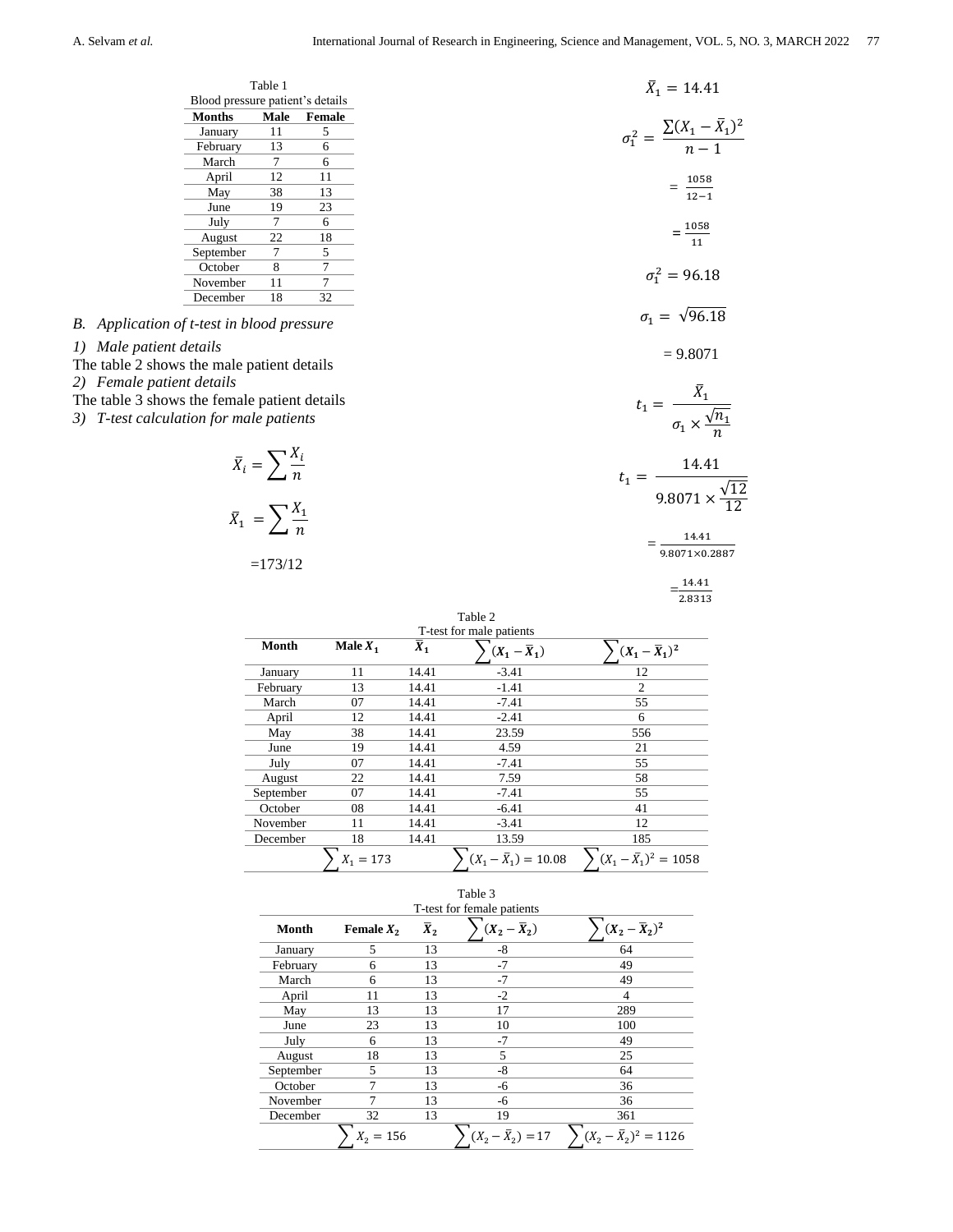$$
t_1=5.0895
$$

*4) T-test Calculation for female patients*



# **4. Patients Details and T-test Using Graphs**

- *A. Patient details using bar graph*
- *1) Patient details – Blood pressure*



Fig. 1. Total blood pressure patients details using graph

# *2) Patient details – Blood pressure (Male)*



*3) Patient details – Blood pressure (Female)*



Fig. 3. Total female blood pressure patient details using graph

- *B. Patient details using line graph*
- *1) Patient details – Blood pressure*



Fig. 4. Total blood pressure patient details using graph